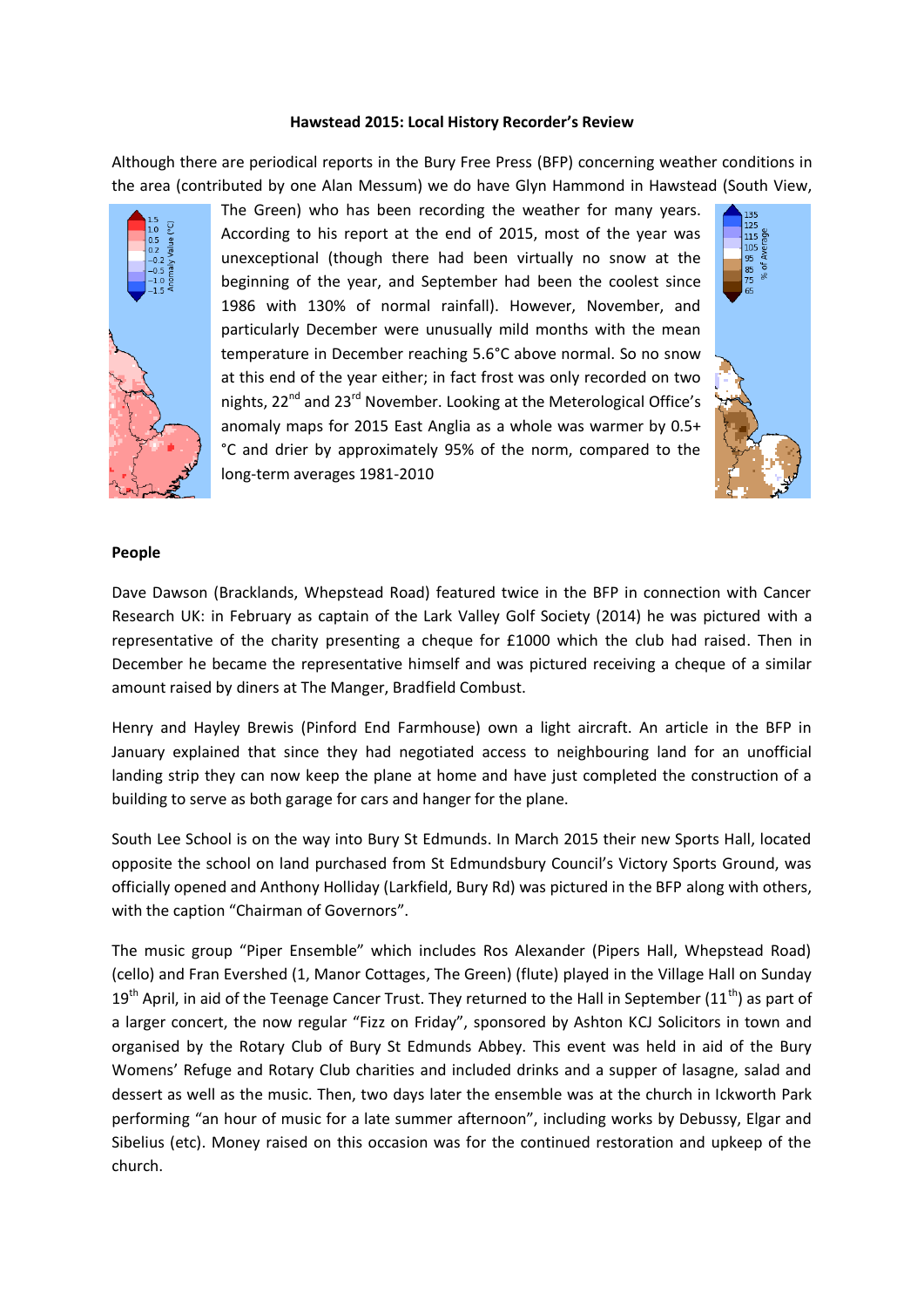At the Suffolk Show in June Andrew Brown's (Hawstead Lodge, Horscroft Road) Aberdeen Angus cattle came away with no less than seven prizes – notably won by 'Benjamin', a "bull born on or after 1 Jan 2014"



In October, at the Suffolk Agricultural Association's Awards Dinner, Christopher and Rupert Brown of John Brown and Sons (Church Farm, Church Road) were again winners of the Suffolk Farm Business Competition (enterprises 501ha+). This was judged by members of the Hampshire Farmers Club who praised them for "excellent overall business management and attention to detail. Crops looked

fantastic and are grown with very efficient use of labour and machinery with a focus on getting the most out of every acre." They also won the King George VI Memorial Challenge Cup. (Photo shows harvesting in Cook's Field 8<sup>th</sup> August 2015.)

Also in October the East Anglian Daily Times ran an article on the annual charity ploughing match at Hall Farm, Fornham St Martin. Pat Baker (Shepherds Cottage, The Green) took part with his restored 'grey Fergie': 65 vintage and classic tractors took part and £425 was raised for the E. Anglian Air Ambulance.

# **All Saints Church**

Services are held in the church on the second Sunday (said Communion) and fourth Sunday (morning prayer) each month. During 2015 there was also one baptism (Santiago Auhiro Masters, 2<sup>nd</sup> August), two weddings (Jason Sidney and Harriett Randall, 9<sup>th</sup> June and Nathan Bird and Natalie Bond, 20<sup>th</sup> June), two funerals (Mary Tooke,  $7<sup>th</sup>$  April and Donald Brinkley,  $11<sup>th</sup>$  May) and two burials of ashes (Rosemary Gill,  $14<sup>th</sup>$  April and Elsie Tooke,  $11<sup>th</sup>$  August). All those who died were former residents in Whepstead Road.

A Lent Lunch on 31<sup>st</sup> March raised £210 for Water Aid. Then on 9<sup>th</sup> May an 'Open Garden' at Church Farm House hosted by Lesley Carey raised £600 for Church Funds. Instead of the usual Harvest Supper there was a Benefice Harvest Service on  $27<sup>th</sup>$  September followed by a Harvest Lunch in the Village Hall. The St Edmunds Way Benefice comprises the churches of Bradfield Combust, Great Whelnetham, Hawstead, Lawshall, Nowton and Stanningfield. It collectively organised a 'Victorian Evening' event, held at the Barn, Hawstead Place on 17<sup>th</sup> October.

As is the case with all Anglican churches, All Saints Hawstead pays a 'quota' to the local Diocese. In 2015 this was £7,456 and was paid in full. The church has other expenses of course, one of which is the maintenance of the churchyard. This is partly done by a group of offenders who are required to do unpaid work as 'community payback', but which now includes a charge to the church. The Parish Council contributes towards this; also to assist, a 'clean-up' day was held on  $19<sup>th</sup>$  September when a number of villagers helped tidy the grass and hedges and clear the gutters of debris.

### **Hawstead Community Council**

Within the confines of the year there were two village trips to the Pantomime in the Theatre Royal in town! Right at the beginning of January 44 villagers (including 27 adults) went to see Cinderella; then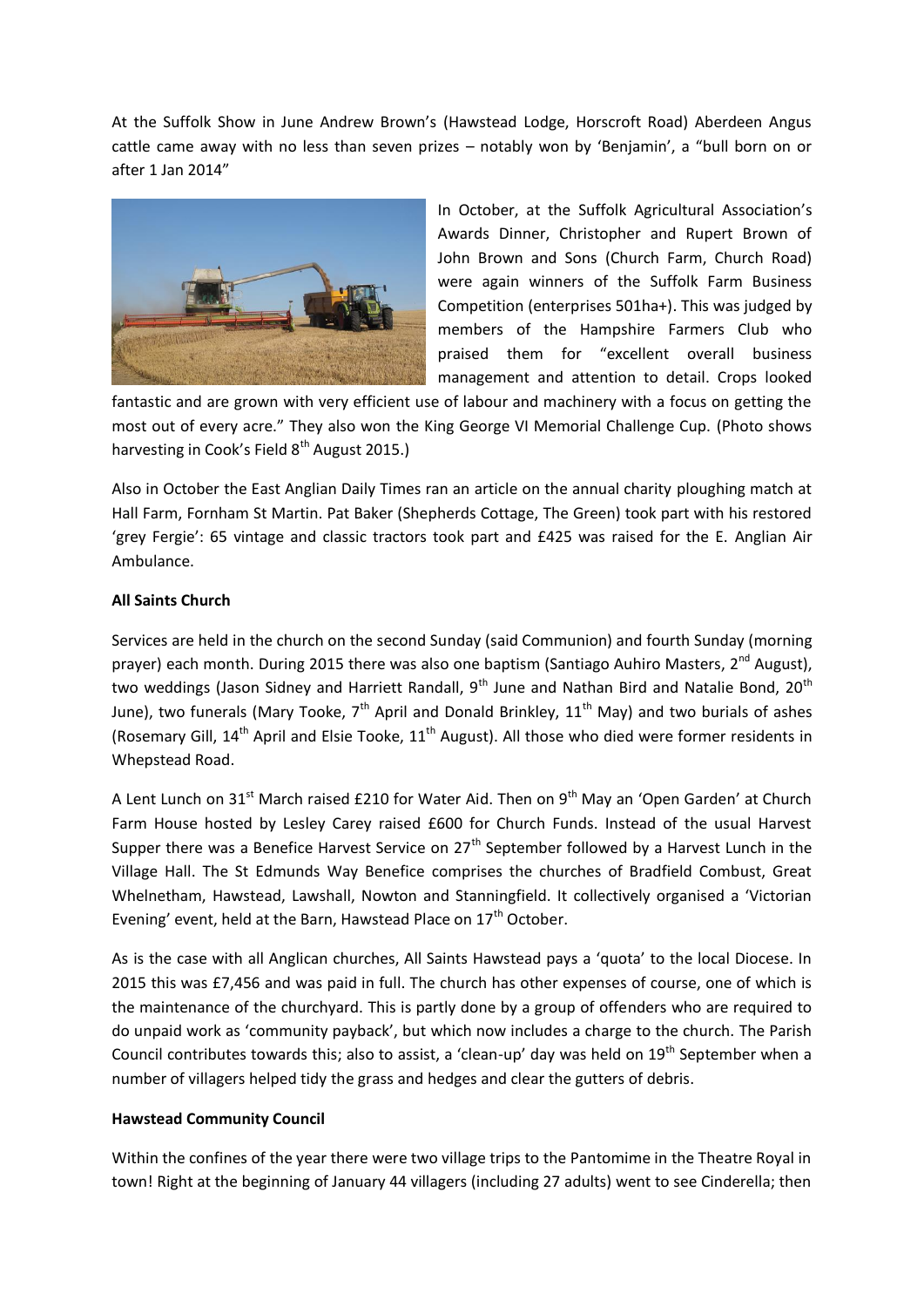on Boxing Day at the other end of the year it was the turn of Jack and the Beanstalk when 54 locals, including 34 adults enjoyed a convivial evening together.

Other events organised by the Community Council (and all taking place at the Village Hall) during the year were:

- Clive's Quiz Night, 14<sup>th</sup> March, hosted by Clive Robinson (Cullum House, Church Road) which included a fish & chips supper. The event was won by Simon Miller (Hillside, Whepstead Road with his U3A friends.
- For the second year running an 'Indian Supper' was on offer at £15 per head (25<sup>th</sup> April), provided by the Bury St Edmunds restaurant 'Valley Connection'.
- A village BBQ was held on  $27<sup>th</sup>$  June a glorious summer evening and was very well attended
- A two-piece band called 'Blackheart' performed in the Hall on  $18<sup>th</sup>$  July, playing a fusion of pop, folk and electronic music to brilliant effect. Everyone seemed to thoroughly enjoy Blackheart's music and the evening was deemed a success, so much so that they immediately asked if we would be interested in having them back in 2016. Of course we said yes!
- The sun shone again for the village Fete on  $6<sup>th</sup>$ September. There were the usual stalls, a tea tent and a bar, a vintage tractor display, a silent auction and a performance by singer/songwriter Nik Lowe (Oaksmead, The Green). A new category in the Flower & Produce Show was 'Men's Cake' (Lemon Drizzle) and there were 10 entries – word must have got around! – of which John West's (Kellycroft Cottage, The Green) was judged the best. The day realised a profit in excess of £1100.



 In December there were several events: Mark's 'It's Nearly Christmas' Quiz Evening returned for another riotous evening on the  $4<sup>th</sup>$  with Mark sporting a Christmas tree hat! On 6<sup>th</sup> there was a Craft Fayre with all kinds of Christmassy gifts on sale – and tea and cakes plus a barbecue to ensure that shoppers didn't go hungry or thirsty. Then on  $17<sup>th</sup>$ . The annual 'Seniors Lunch' (which is actually open to non-seniors as well) took place, followed two days later by the now traditional Christmas Drinks event, free to all Hawstead residents.

### **Other Items Relating to Hawstead During 2015**



In February James Carr (Cullum Cottage, Church Road) organised work groups on a couple of weekends to lay the hedge between the churchyard and the Millennium Field. Those taking part work for the Environment Agency and Natural England and hadn't done any hedgelaying before. (James is on the right of the photo.)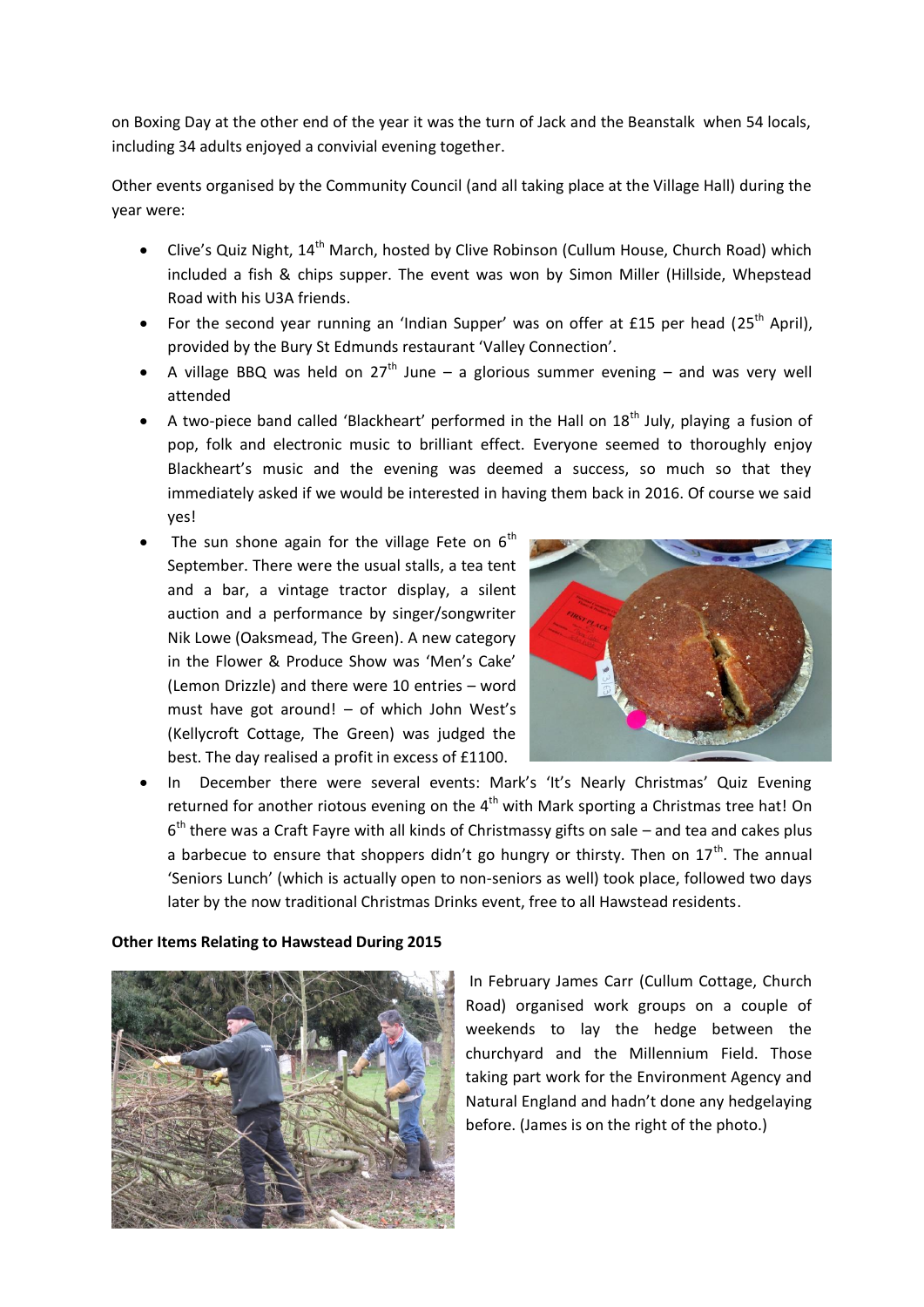24<sup>th</sup>-6<sup>th</sup> April was a weekend of celebration for the Maglia Rosso Cycle Centre and Country Café, located in the former Metcalfe Arms Public House as they marked their first year of operation.

On May Day the Green Dragon Morris came to Hawstead as usual and danced on Bells Lane beside the Village Green at sunrise, followed by breakfast at the Evershed's house nearby.

A few days later on  $7<sup>th</sup>$  May the Village Hall joined hundreds of similar locations across the land as a Polling Station for the local and national elections. As it was, those standing here for Parish and Borough positions were returned uncontested as there were only six candidates for the former (7 permitted) – Rosalind Alexander, Henry Brewis, Christabel Carr, Michael Harrison, Clive Robinson and John West - and one for the latter – Angela Rushen. Thus our local representation would continue as before – though one councillor, Jayne Robertson had not sought re-election. As regards the national election, we are within the Suffolk West constituency, and our sitting MP, Matthew Hancock (Conservative) was returned with 25,684 votes and a majority of 14,984.



In March it was announced in the Hawstead Journal that a community Public Access Defibrillator – a device which greatly increases the chance of survival of someone who has suffered a sudden cardiac arrest – would be installed on the outside wall of the Village Hall. The cost (approx. £2000) was borne by a) donations (c.£600) b) the £500 received last year as a result of winning the first round of the Suffolk 'Village of the Year' competition and c) the Parish Council. The equipment was subsequently installed and officially launched on 23<sup>rd</sup> May by Patrick Peal, CEO of East of England Air Ambulance (Shown here with Geraldine West (Kellycroft Cottage, The Green) and Martin Render of Community Heartbeat Trust) . It was followed by an 'awareness' event on  $18<sup>th</sup>$  June and a request for

about 12 volunteers to act as 'first responders'.

On a lovely summer evening at the beginning of June James and Christabel Carr led a 'wildflower walk' starting from their house and taking visitors firstly through their meadows which extend around the rear of neighbouring Hawstead House (including a no-longer used walled garden (see photo) which belonged to the old Hawstead House, destroyed in a fire in 1916). Participants then crossed over to the Village Green and were introduced to (amongst others) toadflax in flower and the Green's orchid.





Village artists Bill Crockford (Pound Cottage, The Pound) and Janet Watson (Fylett's Barn, The Green) organised a 'Hawstead Fine Arts Fair', held in the Village Hall between  $5<sup>th</sup>$ -12<sup>th</sup> August. This was an exhibition of painting, drawing, photography and sculpture, some by villagers and some by folk from further afield. In total there were 85 items on show, most of which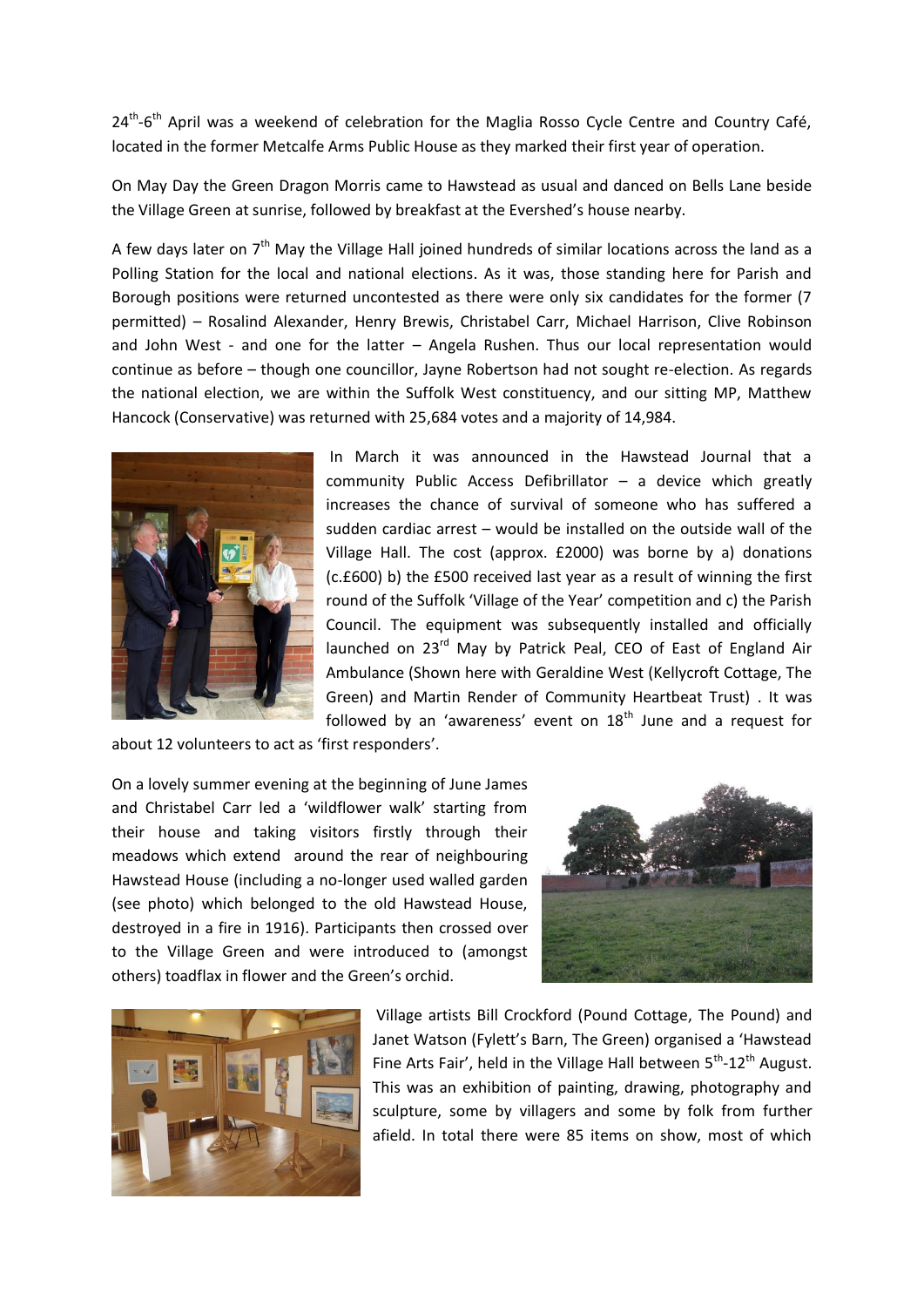were available for purchase. After expenses, £650 was donated to the 'Prince's Foundation for Children and the Arts'.



Khaki Devil made progress during 2015 at Brook Farm with their Great War Visitor Centre but their plans to open to visitors was put back for possibly two years when they discovered that, rather than having replica huts built, there were genuine World War One army huts available for dismantling, transport and re-erection on site! This is a more time-consuming (and expensive) way to go but one that they have chosen with great enthusiasm. They reported quite early

in the year that possibly 8 of the 11 huts they are planning for had already been sourced; in September ( $11<sup>th</sup>$  and  $12<sup>th</sup>$ ) they took part in the national 'Heritage Days' when locations not normally open to the public are made accessible (photo above). By then the first hut was complete  $-$  a double span one which had belonged to Ipswich Labour Club for many years. Visitors had a tour of the site and were appraised on progress to date and future plans. There was a display of WW1 memorabilia – and refreshments. By the end of the year a second hut had taken shape and after a successful 'crowdfunding' exercise in the summer, shares in Brook Farm Camp Ltd. were being offered to Hawstead residents in advance of wider availability.



Macmillan Cancer Research runs the 'World's Biggest Coffee Morning' and in Hawstead this is promoted by Joyce Dainty (Old Forge Cottage, The Green). It was held in the Village Hall on 3<sup>rd</sup> October and there were many cakes and preserves donated by villagers as well as coffee. £1436 was raised for the charity. (Photo shows Joan Baker (Shepherd's Cottage, The Green) and her sister Glenis Gorbould.)

Very sadly, an accident involving a single car (with a male driver and female passenger) driving into a tree occurred at The Pound at 11.20am. on  $14<sup>th</sup>$  May. The road was closed and the driver had to be cut from the wreckage: he died in West Suffolk Hospital on 9<sup>th</sup> June.

The road at the Pound was closed later in the summer for two days for water main work. At about the same time the very narrow Hawstead Lane was re-surfaced.

### **Village Groups**

'Breathe Easy' combines Tai Chi, Yoga and Pilates and aims to help our minds as well as our bodies to function effectively, has been going for several years now in the Village Hall on Tuesday mornings, with Sam Reid as instructor. Also on Tuesdays (evenings) the Carpet Bowls Club has continued to meet. In 2015 there were 17 members and in addition to the regular sessions in the hall, eight friendly matches were played against neighbouring villages including Rougham, Cockfield, Stanningfield and Lavenham.

A village group not mentioned in last year's report is the Craft Group. Under the leadership of Jo Butt (5, The Pound) this became well-established during 2015, meeting on the last Monday of each month to pursue various individual projects over part or all of the day.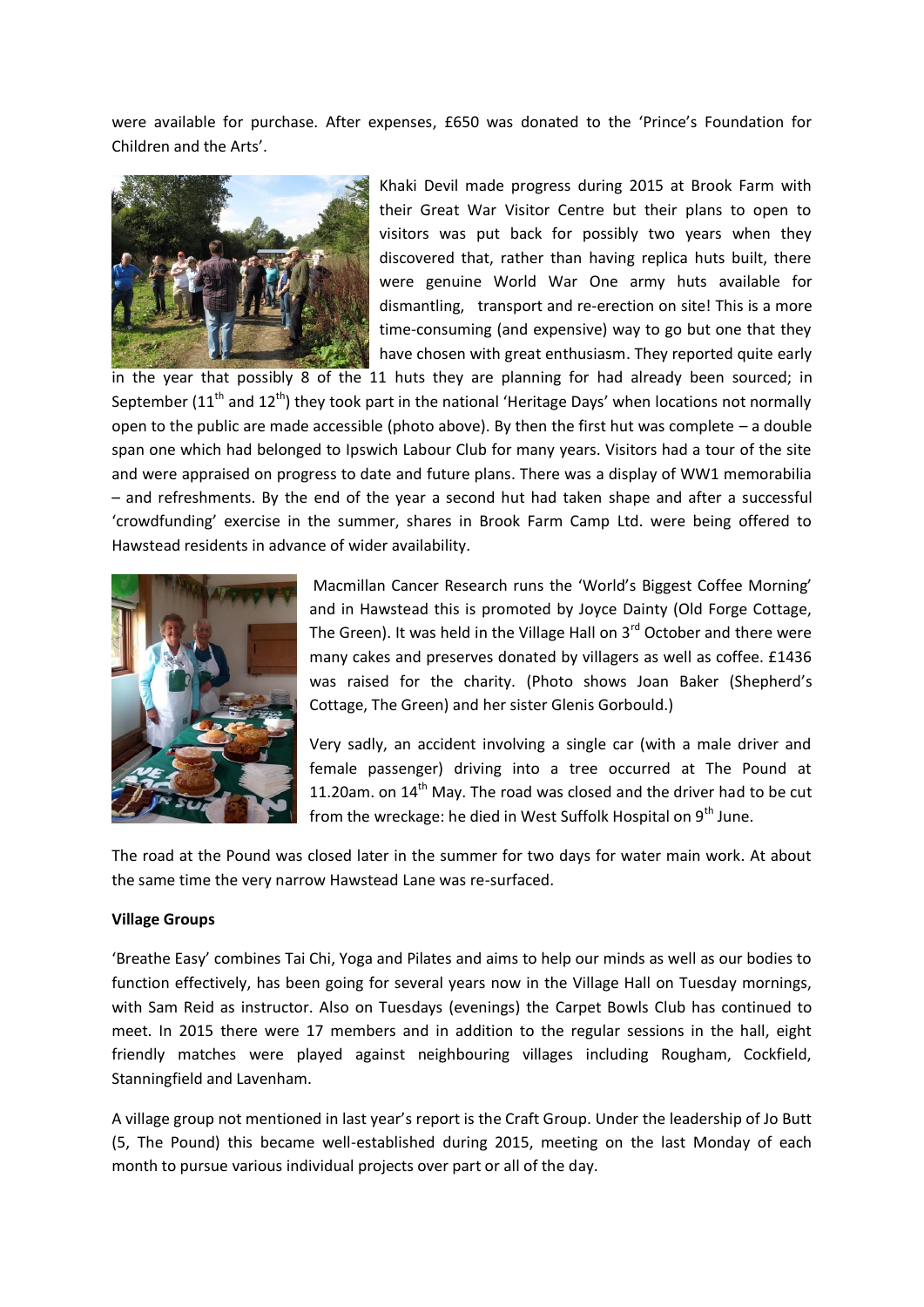Hawstead Appreciation and Tasting Society (HATS)

The wine club met 10 times during the year (the last Thursday in the month), except for December and the annual club dinner in June (held again at the BSE Golf Club). The following themes were hosted by members:

- A Tale of Two Grapes (Chardonnay & Cabernet-Sauvignon) (David & Judy Carter)
- Off the Beaten Track (Nikki Browne & Lucy Titheridge)
- An Iberian Evening (Bill & Margaret Crockford)
- Richard & Penny Barham's Favourite Wines
- Languedoc Wines (Andy & Angela Parrett)
- An evening of wines brought along by members (turned out as Champagne + various reds)
- Sparkling Wines supplies by Laithwaite's (Richard & Jacquie Milns)
- Wines Suggested by the Domestic Bursar of an Oxford University College (Andy & Janet Taplin)
- Gisela Oram's German Wines (part 2)
- Classic v. New (France v New World same varieties) (David and Maggie Fletcher)

The Hawstead Book Club also meets once a month, (first Wednesday each month), but in members' homes rather than the Village Hall. These are the books read and discussed during 2015:

- The Last Runaway by Tracy Chevalier
- Elizabeth is Missing by Emma Healey
- Walking Home by Clare Balding
- The Shoemaker's Wife by Adriana Trigliani
- The Other Hand by Chris Cleave
- Gone Girl by Gillian Flynn
- Wake by Anna Hope
- The 100 year old Man Who Escaped Through a Window by Jonas Jonasson
- Funny Girl by Nick Hornby
- Room by Emma Donaghue

The best-liked book was 'Wake'; least-liked was 'Funny Girl'

# **Property in Hawstead**



No. 11 The Pound (a bungalow) had been demolished in 2014: for the remainder of that year and for the whole of 2015 a new detached house was in the process of being constructed and fitted out (now renamed 'Penny Cottage'). Also, barns at Bryers Farm, Whepstead Road had been converted to a dwelling; and stables across the road from Pinford End Farmhouse were converted for a holiday let.

In 2015 the following houses are known to have been sold:

- 4, Whepstead Road £245,500
- Cooks Farmhouse, Lawshall Rd £422,000
- Martins, Whepstead Road £320,000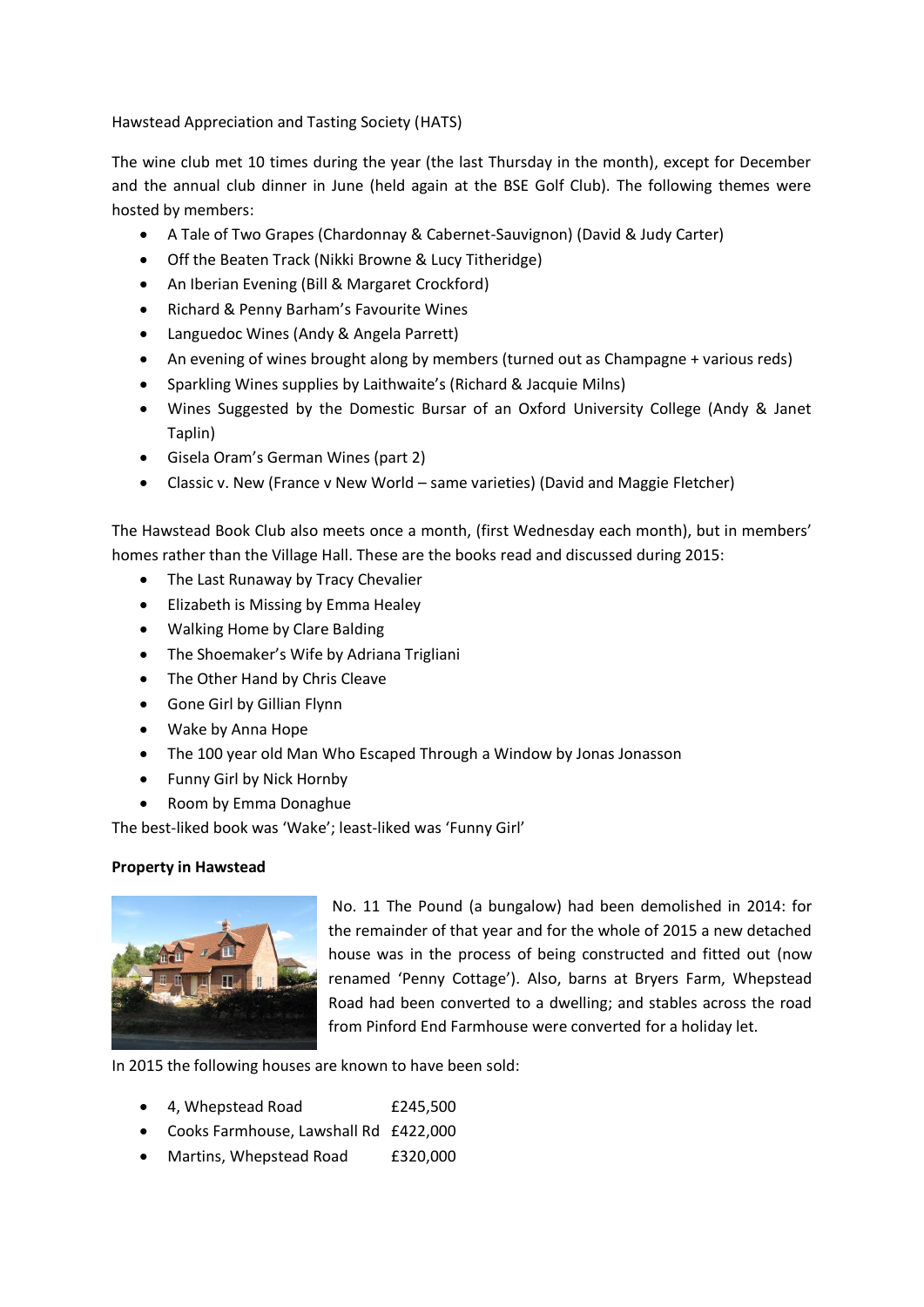However, information available publicly on websites like Zoopla and Nethouseprices is incomplete and it is thought that several other properties in the village changed hands during the year.

Planning applications affecting 12 properties in Hawstead were submitted to SEBC in 2015. Six of these were still pending at the end of the year, including one involving a Tree Preservation Order and one for the construction of a new dwelling. The others had all been approved or in one case, decided as being unnecessary.

# **Parish Council**

Hawstead Parish Council met on a bi-monthly basis as usual in 2015, starting in January. There were also meetings in February and December to consider Planning Applications from within the village.

Throughout the year the inadequacy of the Internet Broadband service was highlighted (following the location last year of the fibre-optic cabinet outside the main part of the village at the bottom of Bull Hill) and it was pleasing to see in the November Minutes that it looks like a new location on the Village Green for the cabinet would shortly be agreed. Meanwhile the village website, [www.hawstead-parish-council.co.uk](http://www.hawstead-parish-council.co.uk/) continues to be administered (and gradually developed) by Andy Parrett (Meadowview, Lawshall Road) whilst a separate one is kept for village hall bookings: [www.hawsteadvillagehall.co.uk](http://www.hawsteadvillagehall.co.uk/)

Numbers of the public attending Parish Council meetings are recorded in the Minutes. The average during 2015 was 15. This figure was influenced by a Public Forum item in March which concerned complaints about gunfire at a private property which was disturbing residents (subsequently taken up by our liaison Police Officer); and by the fact that the May meeting was the AGM. At this latter meeting (which closely followed the General Election) officers were confirmed in their existing roles with John West as Chairman and Clive Robinson as Vice-Chairman – though it was noted that in the absence of Jayne Robertson, who had not sought re-election, there may be a need to co-opt a seventh person to the Council.

In the interests of transparency, at the March meeting it was agreed that, for an unspecified trial period, meetings would be filmed (subject to the availability of Andy Taplin, a professional filmmaker (Fylett's Barn, The Green) and made accessible, unedited, to all via the village website. The January meeting had already been filmed as a 'test-bed'; subsequently the March and November meetings were recorded. On the same principle of transparency the Standing and Financial Orders (and financial data) and the Parish Council Code of Conduct were to be published on the website.

The Parish Council does nevertheless retain the right to hold 'closed' sessions (which are not filmed and from which the public is excluded). During 2015 all meetings except the November one did indeed include a closed session at the end of the meeting, noted as being either relating to the Almshouses carpark or 'work on the Green'. The latter was clarified in the November Minutes as having concerned access by Maglia Rosso to their field via a strip of Village Green land (referred to as an 'easement'.) Temporary one-day licences for non-agricultural purposes will be considered by the Council in future, given the provision of relevant details.

During the year work progressed through to a draft document concerning a revised set of Byelaws for the Village Greens. It was noted that in addition to the main Green (sometimes referred to as 'Great Green'), there are several other small greens: Brook Green, either side of Bells Lane beyond